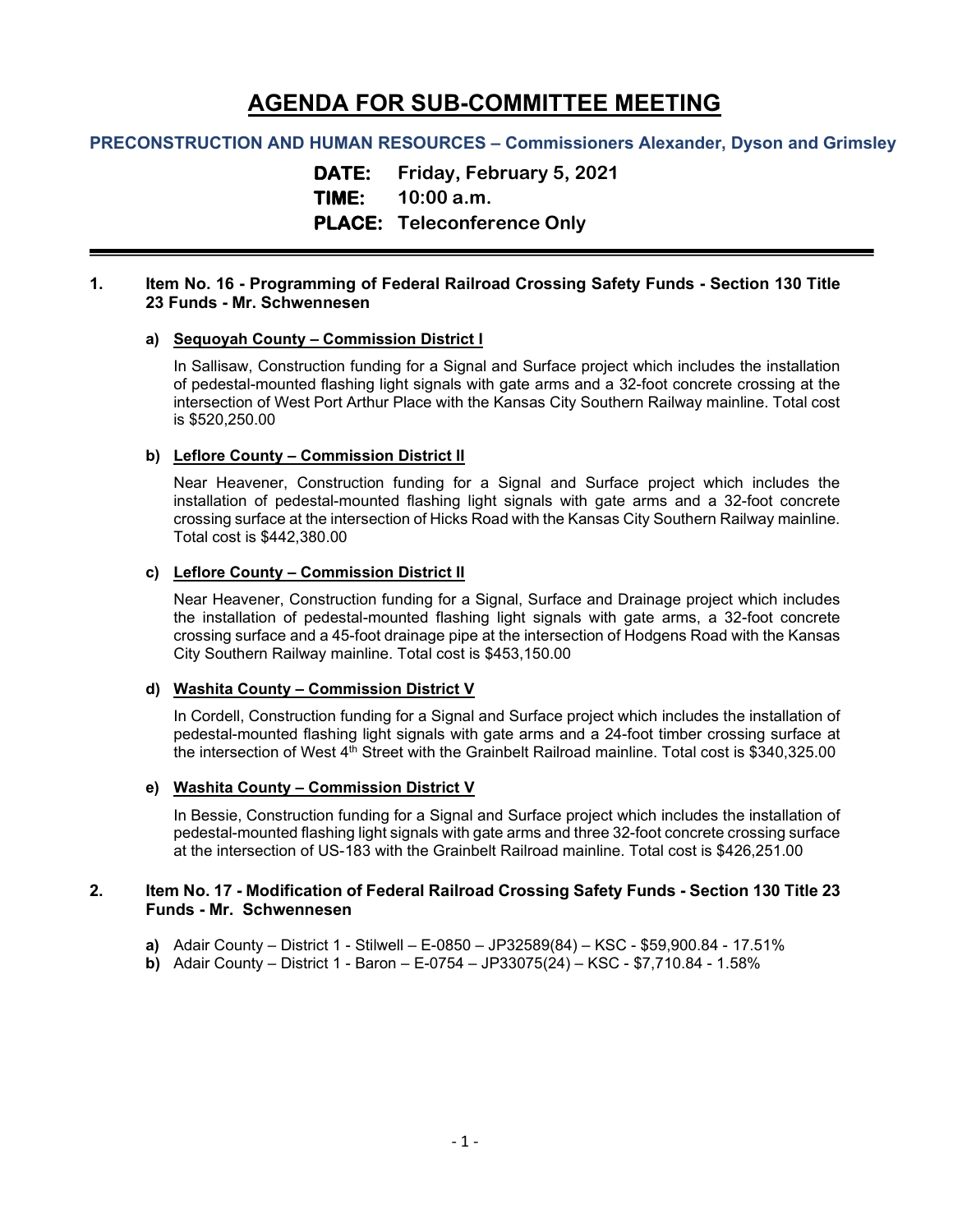## **3. Item No. 18 - Safety Improvement Projects - Mr. Pendley**

## **Commissioner Districts II & III & VII**

We have received a request from the District II, III, and VII Engineers for the purchase of solar powered equipment for the installation of new school zones at the following locations:

- **a)** One location along US 70 in the Town of Bokchito, Bryan County in District II, to include school zone advanced warning signs with flashing beacons, and pavement marking improvements. Estimated Cost \$8,000.00;
- **b)** One location along SH 56 in the Town of Cromwell, Seminole County in District III, to include school zone advanced warning signs with flashing beacons, and pavement marking improvement. Estimated Cost \$8,000.00
- **c)** One location along SH 56, in the Town of Sasakwa, Seminole County in District III, to include school zone advanced warning signs with flashing beacons, and pavement marking improvements. Estimated Cost \$8,000.00
- **d)** One location along SH 19, in the City of Pauls Valley, Garvin County in District III, to include school entrance advanced warning signs with flashing beacons. Estimated Cost \$16,000.00.
- **e)** One location along US 281 in the Town of Hinton, Caddo County in District VII, to include school zone advanced warning signs with flashing beacons, Rectangular Rapid Flashing Beacons, and pavement marking improvements. Estimated Cost \$16,000.00
- **f)** One location along SH 281A in the Town of Geronimo, Comanche County in District VII, to include school zone advanced warning signs with flashing beacons, and pavement marking improvements. Estimated Cost \$8,000.00

The total equipment is estimated to cost \$64,000.00

## **4. Item No. 19 - Engineering Contracts – Mr. Tegeler**

**a)** Statewide – All Districts – On-Demand Traffic Engineering

| CI-2295A | Freese and Nichols, Inc.              |
|----------|---------------------------------------|
| CI-2295B | Kimley-Horn and Associates, Inc.      |
| CI-2295C | Lee Engineering, LLC                  |
| CI-2295D | Traffic Engineering Consultants, Inc. |

Total Aggregate Not to Exceed Amount \$1,000,000.00

**b)** Cherokee County – District I - to prepare construction plans for SH-82: from Sequoyah County Line, north 6.35 miles

CI-2269B CP&Y, Inc. \$1,161,360.00

**c)** Muskogee County – District I - to prepare construction plans for US-64B: over UPRR, 2.5 miles south of US-64B/US-62 junction

CI-2261C Grossman and Keith Engineering Company \$548,910.00

**d)** Wagoner County – District I - to prepare construction plans for US-69: from junction at Muskogee Turnpike, north 5.1 miles

| CI-2266D<br><b>HNTB Corporation</b> | \$637,499.00 |
|-------------------------------------|--------------|
|-------------------------------------|--------------|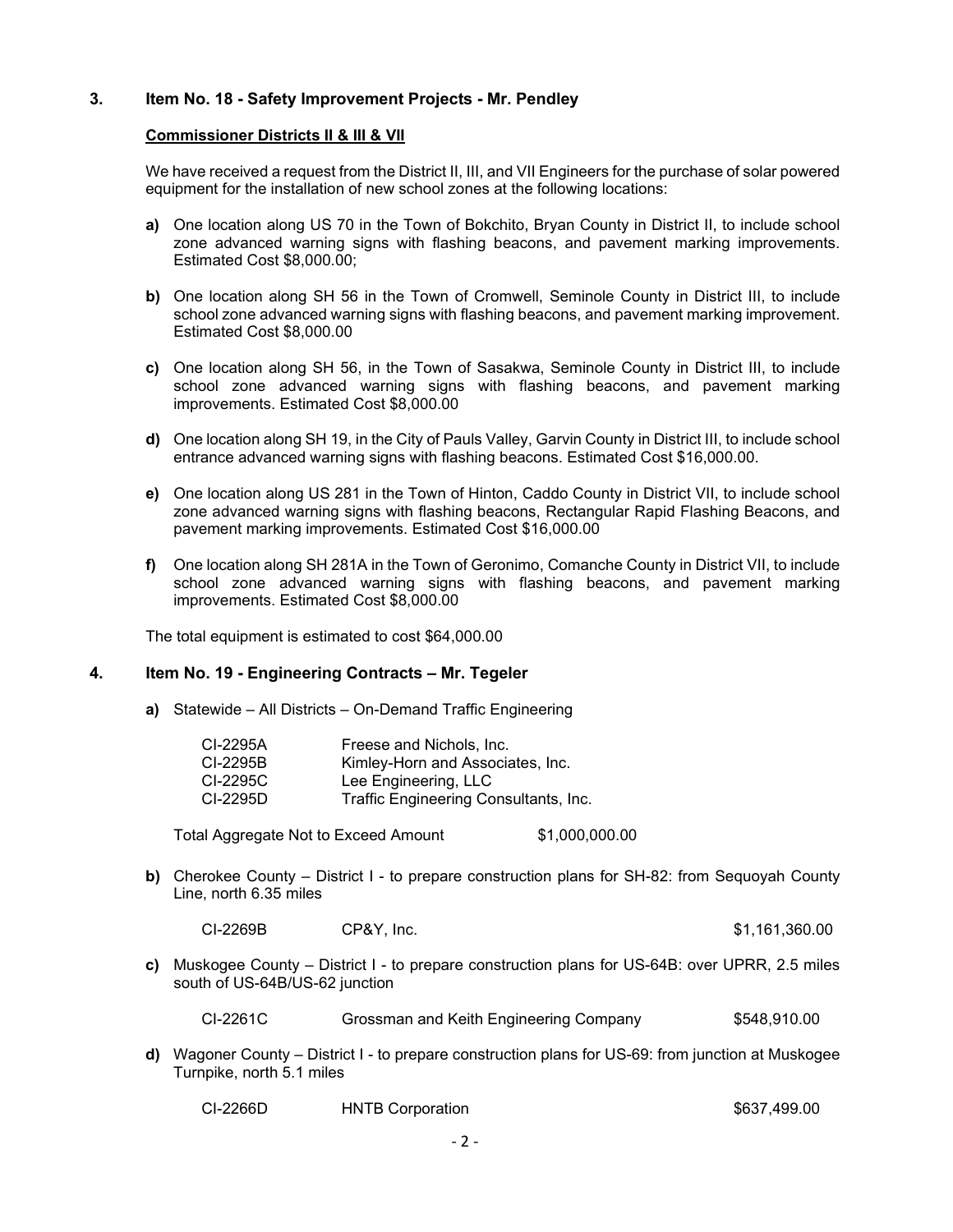|    | e) Garvin County – District III - to prepare construction plans for I-35: from 4.21 miles north of SH-7,<br>north 6.19 miles to SH-29 (northbound only)                                                                                                                                                                                        |                                                                                                                                                                |                |  |  |
|----|------------------------------------------------------------------------------------------------------------------------------------------------------------------------------------------------------------------------------------------------------------------------------------------------------------------------------------------------|----------------------------------------------------------------------------------------------------------------------------------------------------------------|----------------|--|--|
|    | CI-2263C                                                                                                                                                                                                                                                                                                                                       | MacArthur Associated Consultants, LLC                                                                                                                          | \$554,505.00   |  |  |
| f) | Okfuskee County - District III - to prepare construction plans for SH-84: over Bad and Unnamed<br>Creek, 3.2 miles east of the US-75 junction                                                                                                                                                                                                  |                                                                                                                                                                |                |  |  |
|    | CI-2269E                                                                                                                                                                                                                                                                                                                                       | Tetra Tech, Inc.                                                                                                                                               | \$452,910.00   |  |  |
| g) | Garfield County – District IV - to prepare construction plans for SH-74: from US-412, north 3.5<br>miles through Garber                                                                                                                                                                                                                        |                                                                                                                                                                |                |  |  |
|    | CI-2263E                                                                                                                                                                                                                                                                                                                                       | <b>TEIM Design, PLLC</b>                                                                                                                                       | \$773,125.00   |  |  |
|    | h) Grant County – District IV - to prepare construction plans for US-60: from US-81, extending east<br>8.0 miles                                                                                                                                                                                                                               |                                                                                                                                                                |                |  |  |
|    | CI-2268A                                                                                                                                                                                                                                                                                                                                       | Atkins North America, Inc.                                                                                                                                     | \$785,713.00   |  |  |
| i) | Kay County – District IV - to prepare construction plans for I-35: from north of Hubbard Road, north<br>approximately 4.75 miles to north of Adobe Road, I-35: from the Salt Fork River, north<br>approximately 6.0 miles to north of Hubbard Road, and I-35: from north of US-177, north<br>approximately 3.75 miles to the Kansas State Line |                                                                                                                                                                |                |  |  |
|    | CI-2263D                                                                                                                                                                                                                                                                                                                                       | Smith Roberts Baldischwiler, LLC                                                                                                                               | \$2,142,970.00 |  |  |
| j) | Kingfisher County - District IV - to prepare construction plans for US-81: from 0.5 miles north of<br>the Canadian County line, extending north 4.7 miles                                                                                                                                                                                      |                                                                                                                                                                |                |  |  |
|    | CI-2263A                                                                                                                                                                                                                                                                                                                                       | Atkins North America, Inc.                                                                                                                                     | \$429,600.00   |  |  |
| k) | Beckham County – District V - to prepare construction plans for SH-6: beginning 0.1 mile south of<br>7th street and extending north 0.4 miles to I-40B in Elk City                                                                                                                                                                             |                                                                                                                                                                |                |  |  |
|    | CI-2266E                                                                                                                                                                                                                                                                                                                                       | <b>TEIM Design, PLLC</b>                                                                                                                                       | \$395,675.00   |  |  |
| I) |                                                                                                                                                                                                                                                                                                                                                | Alfalfa County – District VI - to prepare construction plans for US-64: beginning at the junction of<br>US-64/SH-8, extending east approximately 7.2 miles     |                |  |  |
|    | CI-2269D                                                                                                                                                                                                                                                                                                                                       | <b>TEIM Design, PLLC</b>                                                                                                                                       | \$663,450.00   |  |  |
|    |                                                                                                                                                                                                                                                                                                                                                | m) Grady County – District VII - to provide preliminary engineering and prepare construction plans for<br>SH-4: at Fox Lane (EW 122), 2.24 miles north of I-44 |                |  |  |
|    | CI-2270A                                                                                                                                                                                                                                                                                                                                       | <b>CEC Corporation</b>                                                                                                                                         | \$330,235.00   |  |  |
|    | n) Stephens County – District VII - to provide preliminary engineering and prepare construction plans<br>for US-81: at the US-81/SH-7 junction south of Marlow (Lawton/Duncan WYE)                                                                                                                                                             |                                                                                                                                                                |                |  |  |
|    | CI-2270B                                                                                                                                                                                                                                                                                                                                       | Freese and Nichols, Inc.                                                                                                                                       | \$248,245.00   |  |  |
|    | o) Creek County – District VIII - to prepare construction plans for SH-48: beginning at<br>Creek/Okfuskee County line, extending north 6.5 miles                                                                                                                                                                                               |                                                                                                                                                                |                |  |  |
|    | CI-2268C                                                                                                                                                                                                                                                                                                                                       | Tetra Tech, Inc.                                                                                                                                               | \$1,166,590.00 |  |  |